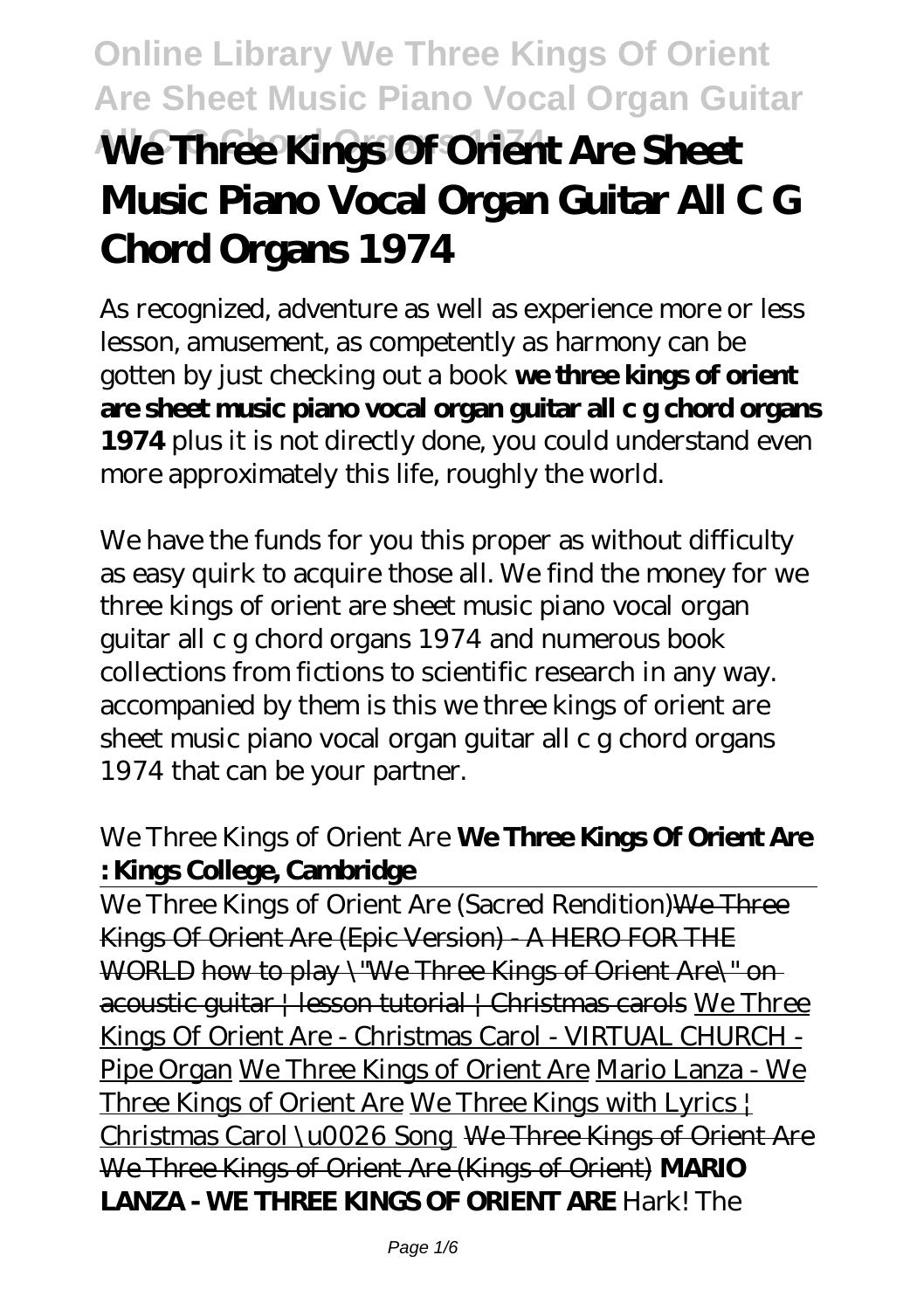**All C G Chord Organs 1974** *Herald Angels Sing (Live At The Helix In Dublin...* O Holy Night - Josh Groban

Josh Groban - O Holy Night [with lyrics]*Carol Of The Bells - Amazing Piano Solo by David Hicken We Three Kings - Hugh Jackman, David Hobson and Peter Cousen Mario Lanza - God Rest Ye Merry Gentlemen* **Celtic Woman - We Three Kings Of Orient Are** *O Come, All Ye Faithful (Adeste Fideles) at Westminster Abbey* O Come, O Come Emmanuel - Traditional Choir *Top 9 Christmas Songs and Carols with Lyrics* **The Story behind \"We Three Kings of Orient Are\"** We Three Kings of Orient Are - The Robert Shaw Chorale We Three Kings - Clamavi De Profundis We Three Kings of Orient Are (Advanced Piano Solo) *We Three Kings of Orient Aren't* We Three Kings of Orient Are (John Henry Hopkins, Arr. by Martha Mier) We Three Kings - Christmas piano instrumental with lyrics We Three Kings Of Orient Lyrics 1. We Three Kings of Orient are, Bearing gifts we traverse afar, Field and fountain, Moor and mountain, Following yonder... 2. Born a King on Bethlehem plain, Gold I bring to crown Him again, King for ever, Ceasing never Over us all to reign. O... 3. Frankincense to offer have I, Incense owns ...

### We Three Kings Wikipedia

Slideshow of the Epiphany song "We Three Kings of Orient Are" sung by Jennifer Avalon, accompanied by the lyrics (in English). Both the lyrics and the music ...

### We Three Kings of Orient Are YouTube

We three kings of Orient are. Bearing gifts we traverse afar. Field and fountain, moor and mountain, Following yonder star. O star of wonder, star of night, Star with royal beauty bright, Westward leading, still proceeding, Guide us to thy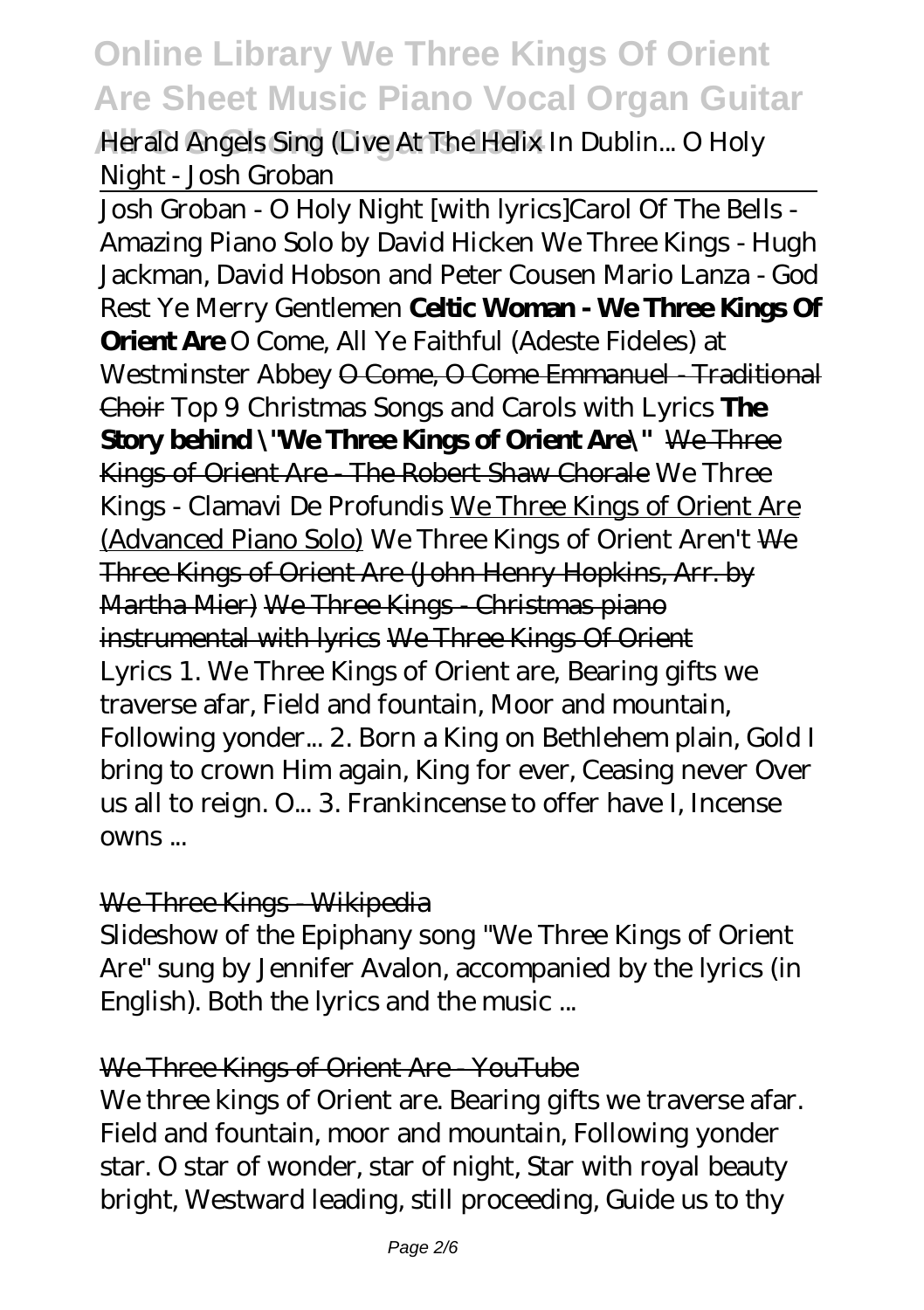**All C G Chord Organs 1974** perfect Light. Born a king on Bethlehem's plain,

Christmas Carols - We Three Kings Lyrics | MetroLyrics We Three Kings", also known as "We Three Kings of Orient Are" or "The Quest of the Magi", is a Christmas hymn that was penned by John Henry Hopkins Jr. in 1857. This hymn depicts the journey of the three Kings, or wise men, who traveled to see newborn savior Jesus and famously brought gifts of gold, frankincense, and myrrh.

### We Three Kings of Orient are - Lyrics, Hymn Meaning and **Story**

1 We three kings of Orient are; bearing gifts we traverse afar, field and fountain, moor and mountain, following yonder star. Refrain: O star of wonder, star of light, star with royal beauty bright, westward leading, still proceeding, guide us to thy perfect light.

We three kings of Orient are | Hymnary.org Listen to King's College Choir, free, on their website: http://bit.ly/kingslisten A carol for Epiphany, The choir of Kings College, Cambridge sing We Three K...

We Three Kings Of Orient Are : Kings College, Cambridge ... We Three Kings Lyrics. [Verse 1: All] We three kings of orient are. Bearing gifts we traverse afar. Field and fountain. Moor and mountain. Following yonder star. [Chorus: All] O star of wonder ...

Christmas Songs – We Three Kings Lyrics | Genius Lyrics We three kings of orient are, Bearing gifts we traverse afar Field and fountain, Moor and mountain, Following yonder star. O star of wonder, star of night, Star with royal beauty bright. Westward leading, still proceeding, Guide us to thy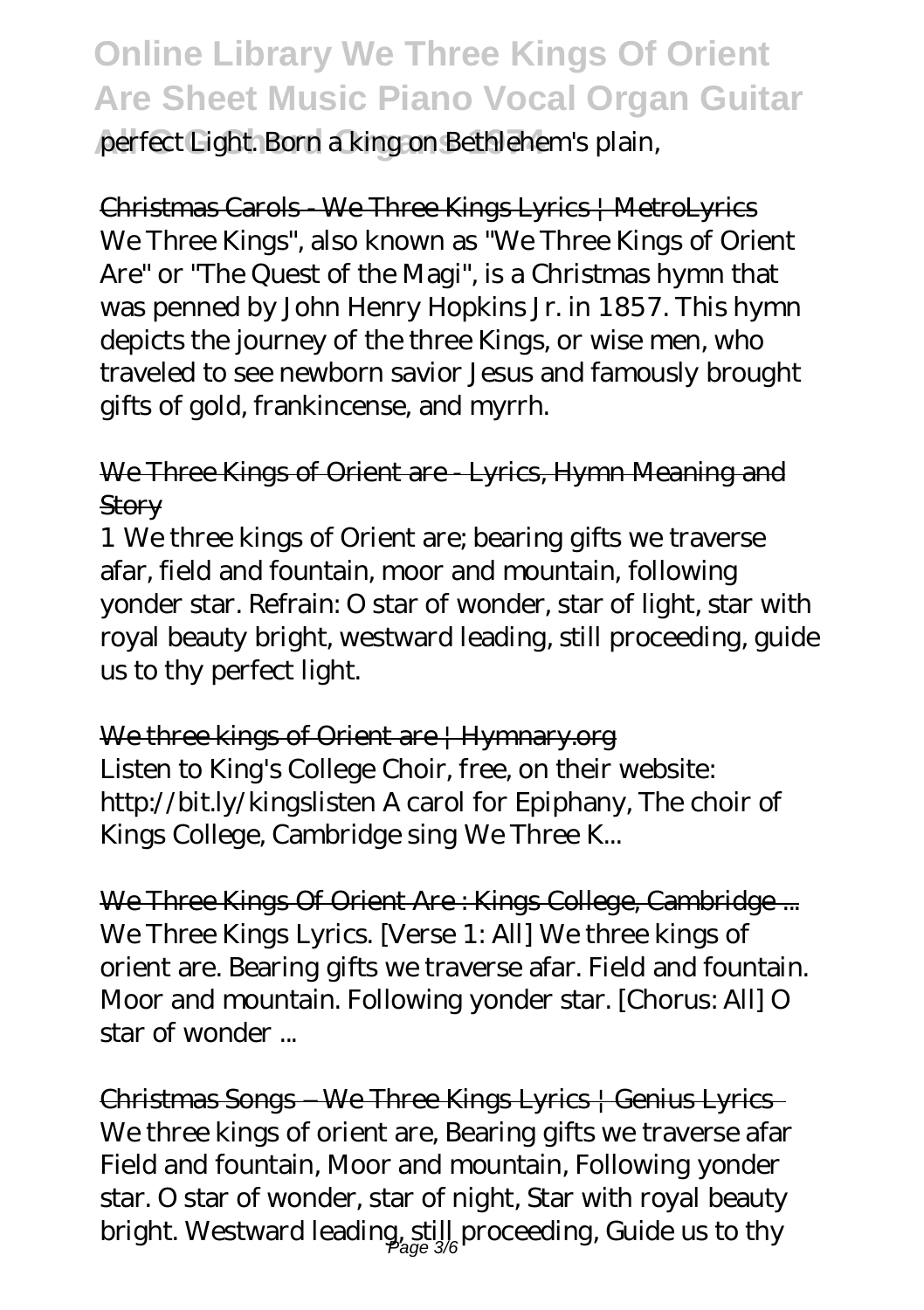**All C G Chord Organs 1974** perfect light. [Melchior:] Born a King on Bethlehem's plain, Gold I bring to crown Him again King for ever, ceasing never

We Three Kings Of Orient Are lyrics by Christmas Songs ... We Three Kings", also known as "We Three Kings of Orient Are" or "The Quest of the Magi", is a Christmas carol written by the Reverend John Henry Hopkins, Jr., who wrote both the lyrics and the music. It is suggested to have been written in 1857 but did not appear in print until his Carols, Hymns and Song in 1863.

We Three Kings of Orient Are sheet music for Piano... Dates to at least the early  $1950s$  – if anything, I' d say this is heard more often than the source, "We Three Kings of Orient Are." In the 1970s, Iona Opie picked up this version, which actually has the chorus, in the UK: We three kings of Leicester Square

### We Three Kings – Playground Jungle-

We three kings of Orient are; Bearing gifts, we traverse afar Field and fountain, moor and mountain, Following yonder star. O star of wonder, star of night, Star with royal beauty bright, Westward leading still proceeding, Guide us to Thy perfect light. Born a King on Bethlehem's plain, Gold I bring, to crown Him again, King forever, ceasing never

### We Three Kings of Orient Are lyrics

We three kings of Orient are. Bearing gifts we traverse afar. Field and fountain, moor and mountain. Following yonder star. O Star of wonder, star of night. Star with royal beauty bright. Westward leading, still proceeding. Guide us to thy Perfect Light. Born a King on Bethlehem's plain.

Christmas Carols - We Three Kings of Orient Are Lyrics Page 4/6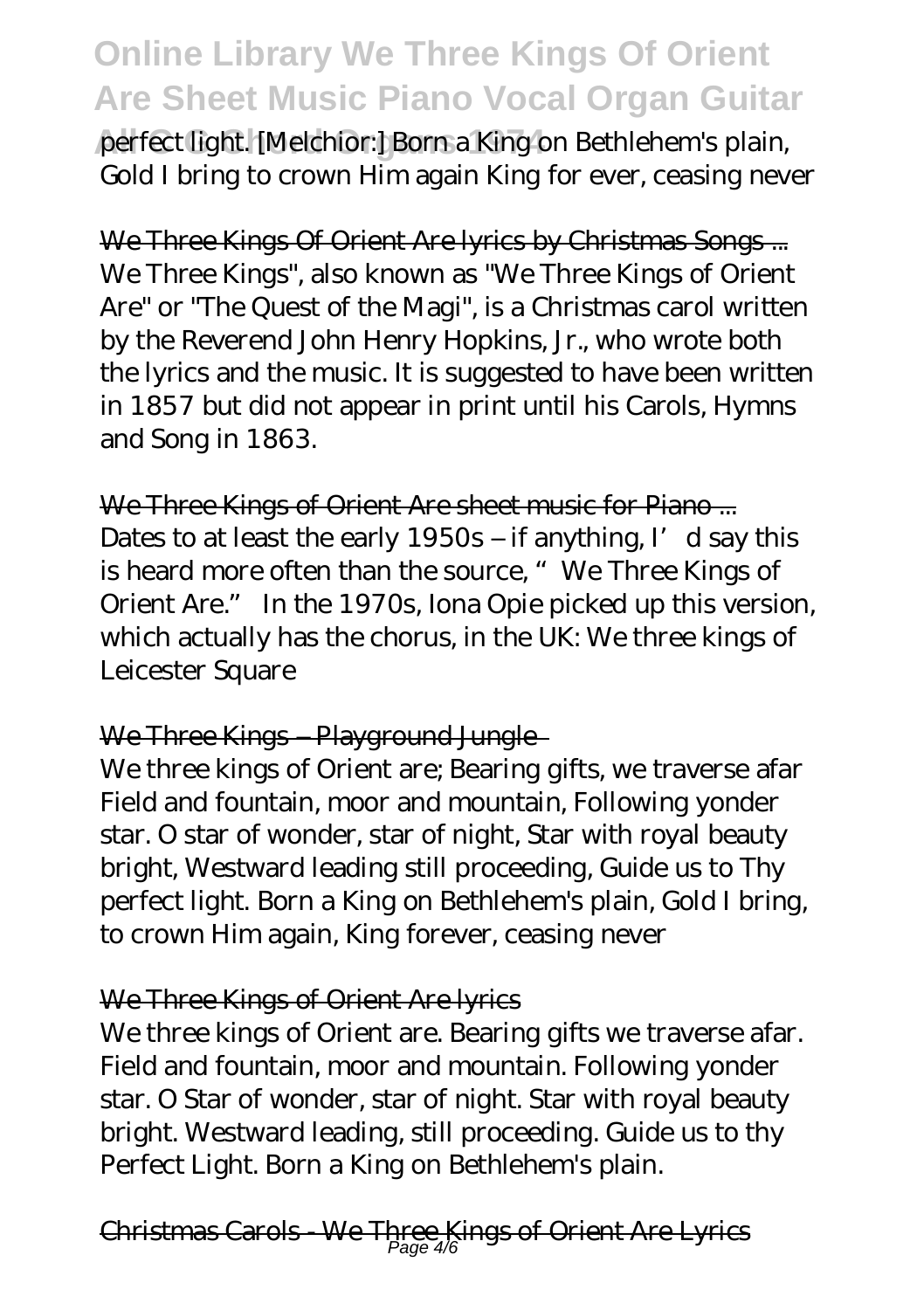**Enjoy We Three Kings of Orient Are - Traditional Christmas** Song with Lyrics for Kids by Geethanjali Videos. Stay tuned with us for more popular Christmas son...

#### We Three Kings Of Orient Are - With Lyrics - Christmas ...

We three kings of orient are One in a taxi, one in a car One on a scooter beeping his hooter Following from afar. A slight variation is: We three kings of orient are One in a taxi, one in a car One on a scooter blowing his hoooter Smoking a big cigar. Or alternatively, with a second verse: We three kings of orient are One in a taxi, one in a car

#### Talk:We Three Kings - Wikipedia

We three Kings of Orient are bearing gifts we travel so far field and fountain, moor and mountain following yonder star. Born a King on Bethlehem's plain gold I bring to crown em again King forever, ceasing never over us all to rein, Ohh star of wonder, star of night star with royal beauty bright westward leading still proceeding

Trace Adkins - We Three Kings Lyrics | AZLyrics.com "Lost in transit – three kings from the Orient" Singing the Faith Plus received the following message from a site user who was hoping to use this carol in his Epiphany worship for January 2018: " Please can someone tell me why the popular Christmas carol "We three kings" is absent from modern hymnals?

### We three kings of Orient are (website only)

We Three Kings of Orient Are Music and Lyrics by John Henry Hopkins VERSE 1 Em B7 Em We three kings of Orient are; B7 Em Bearing gifts we traverse afar. D G D7 G Field and fountain, moor and moun---tain, Am Em B7 Em Following yonder star.